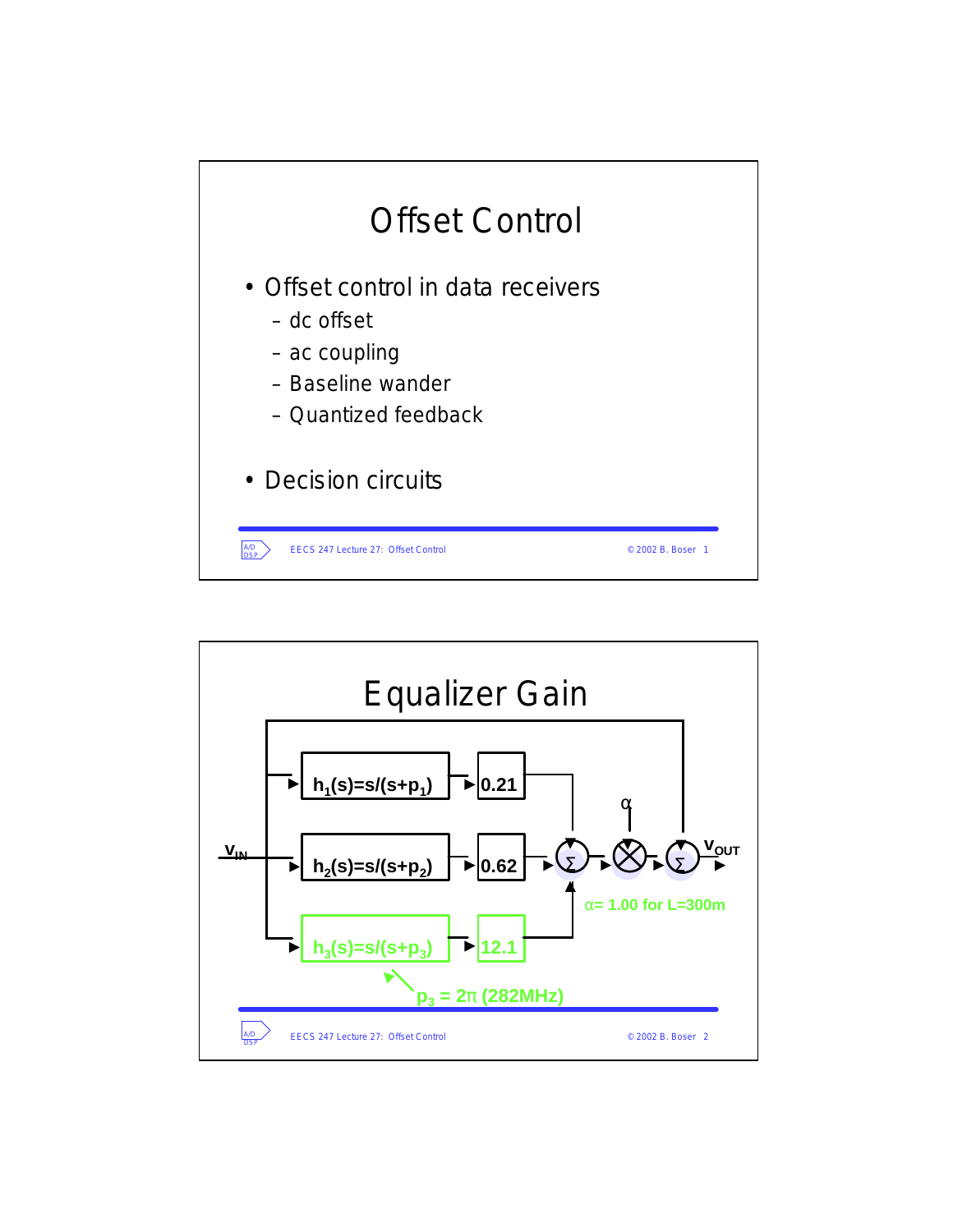

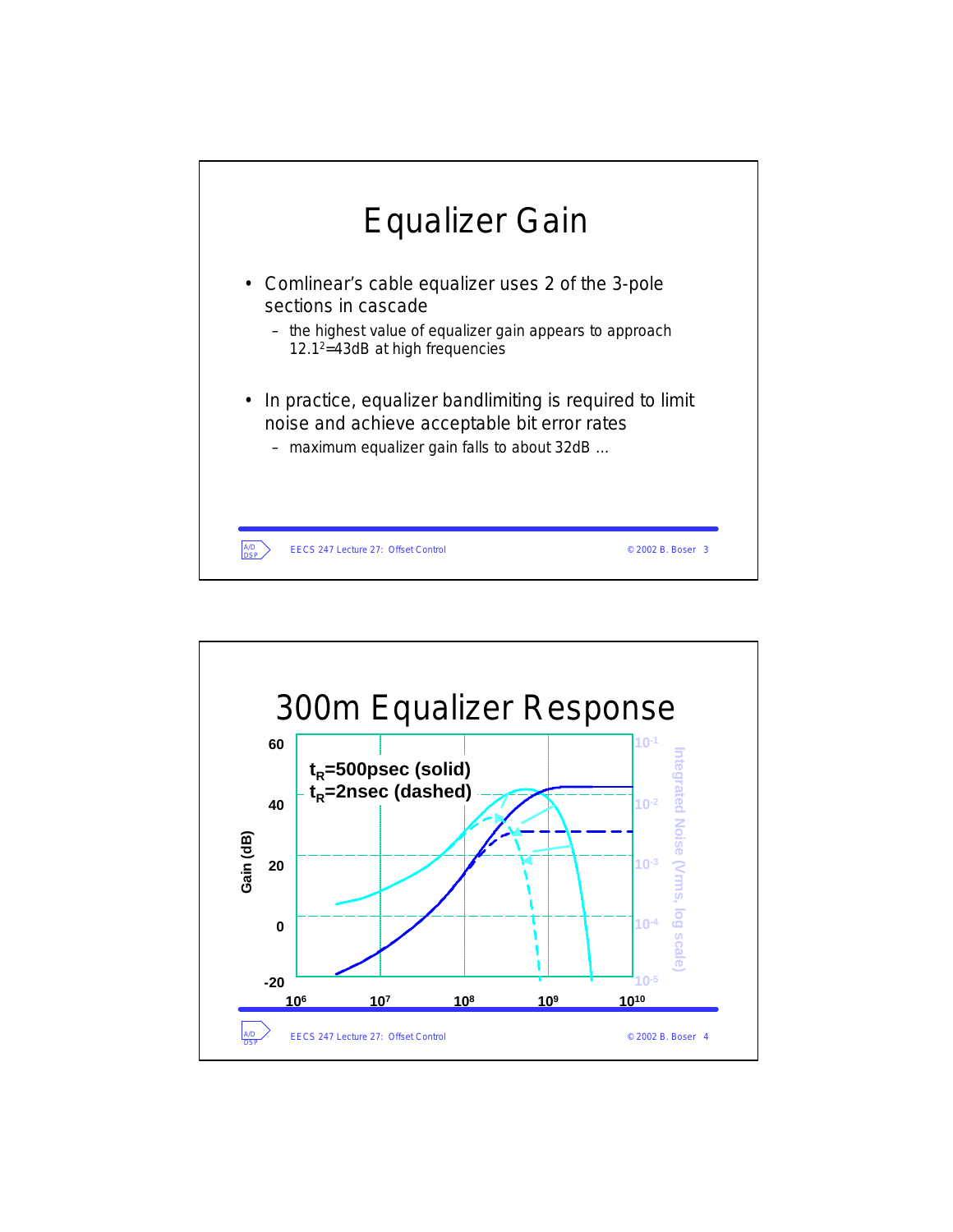

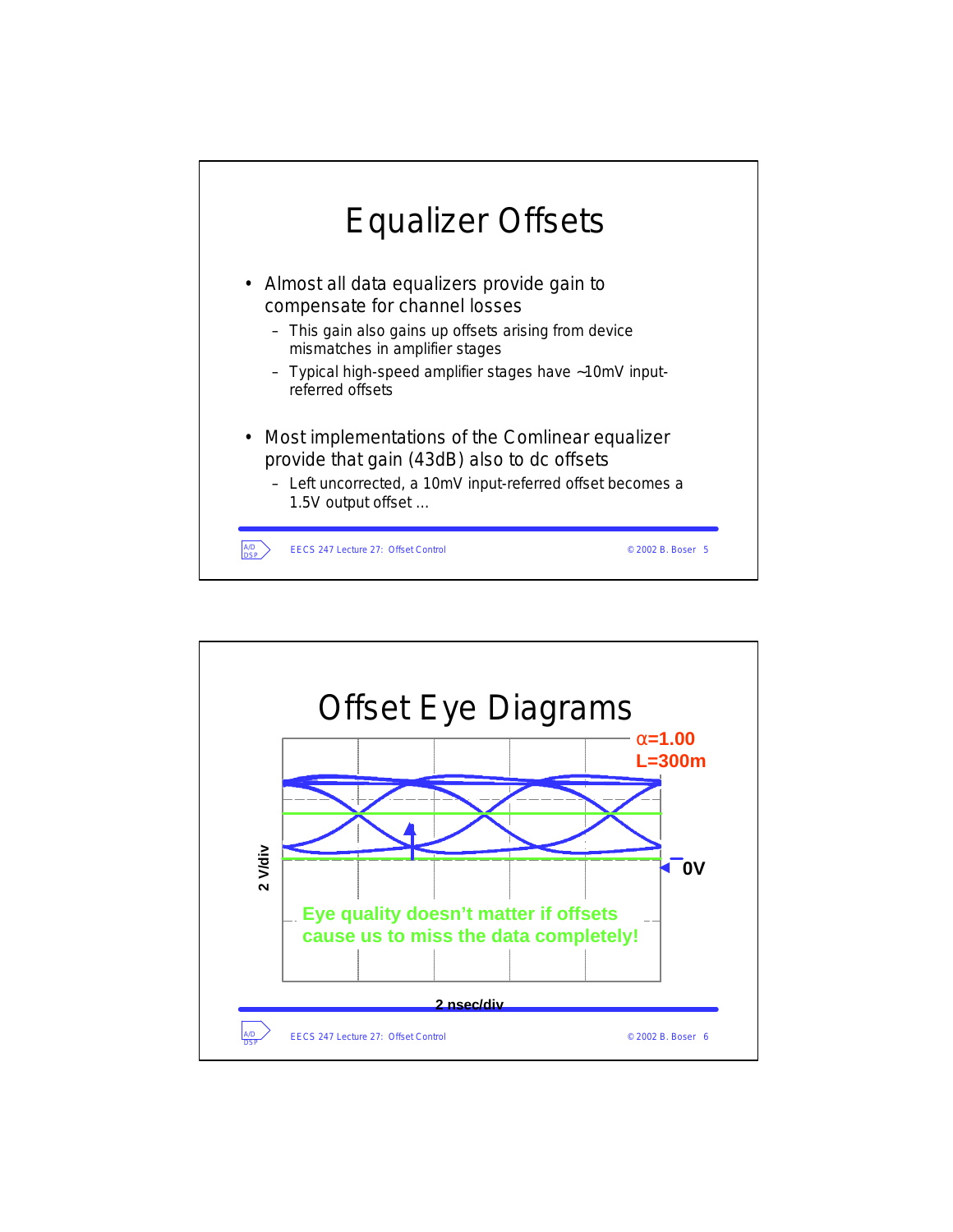

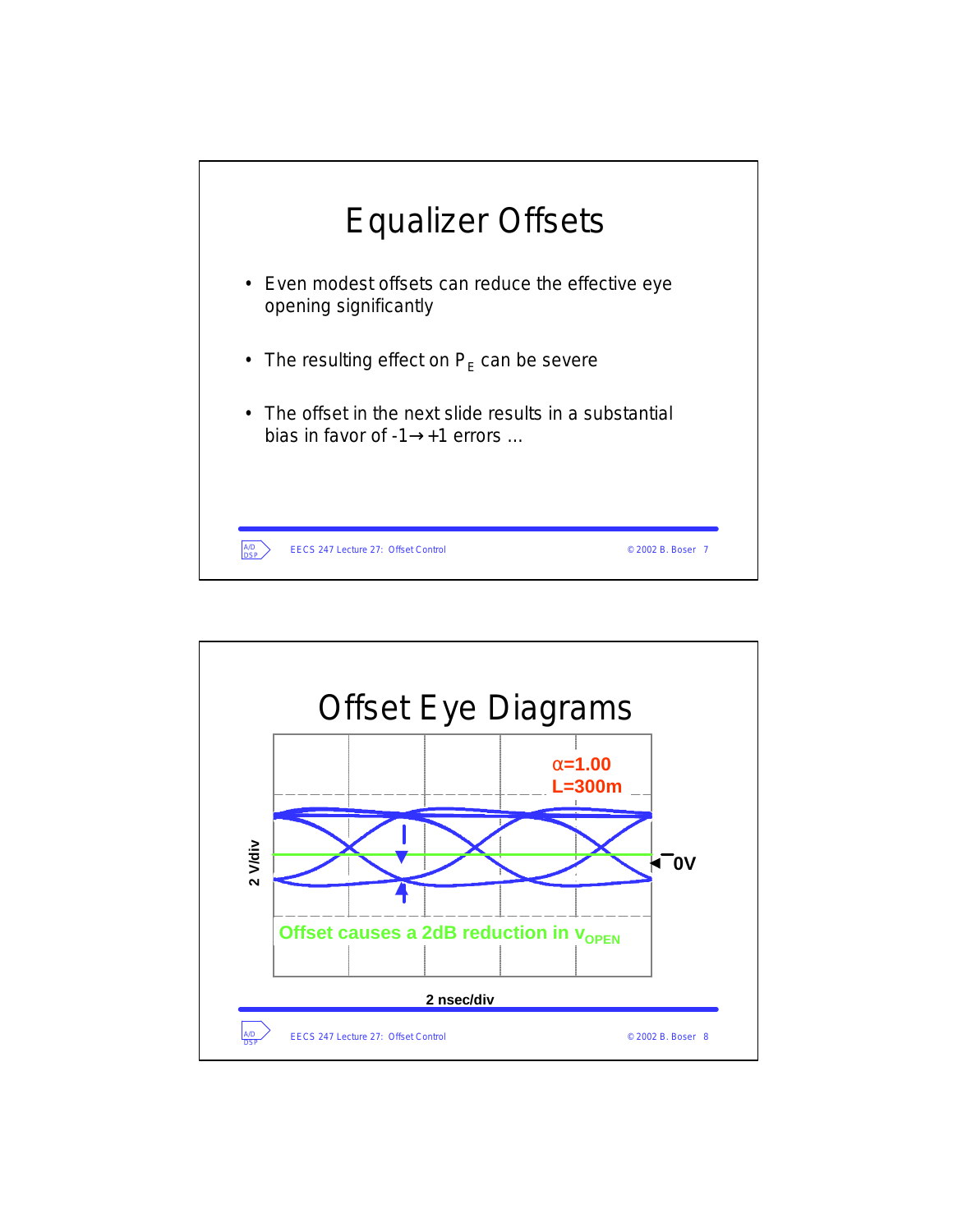

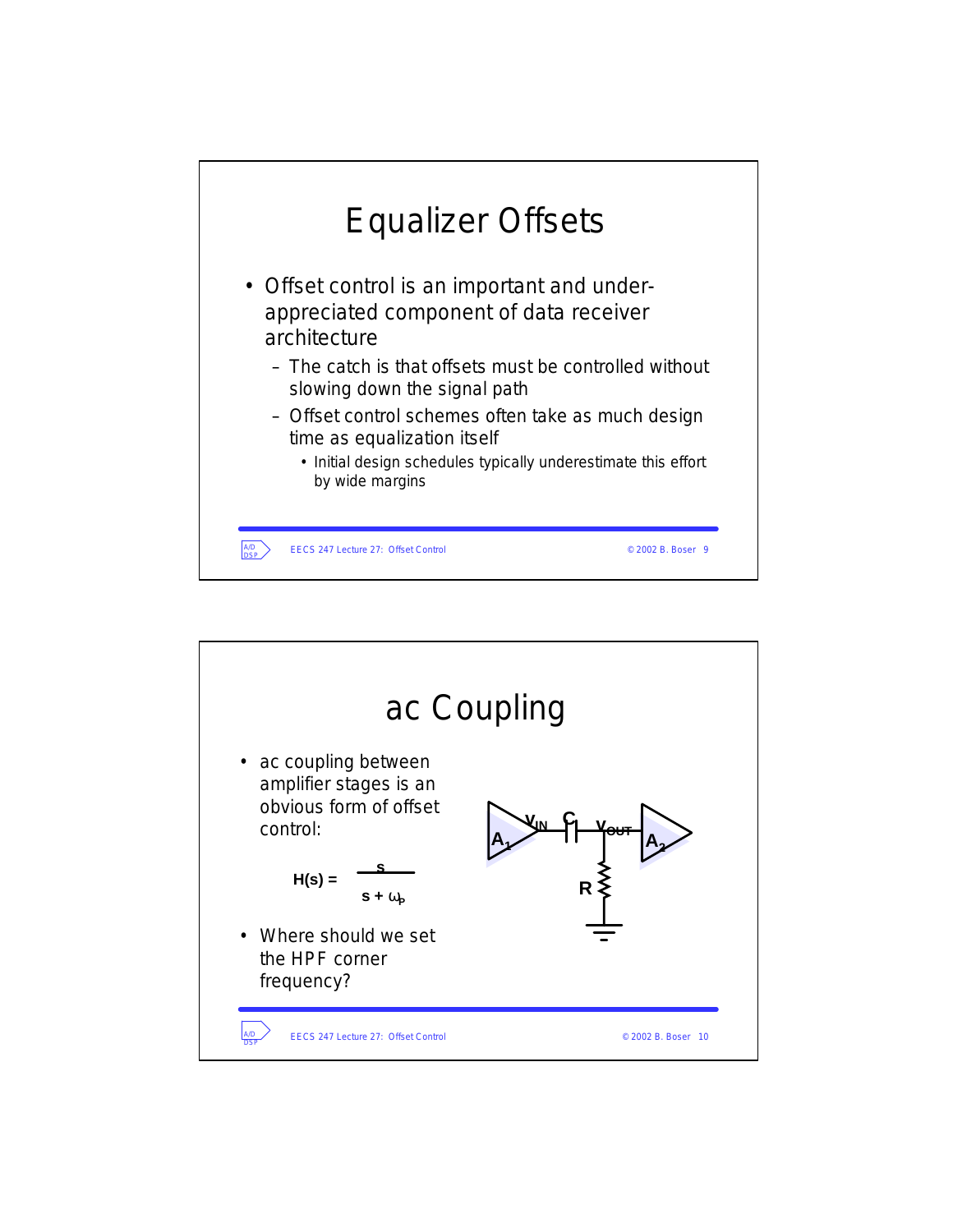

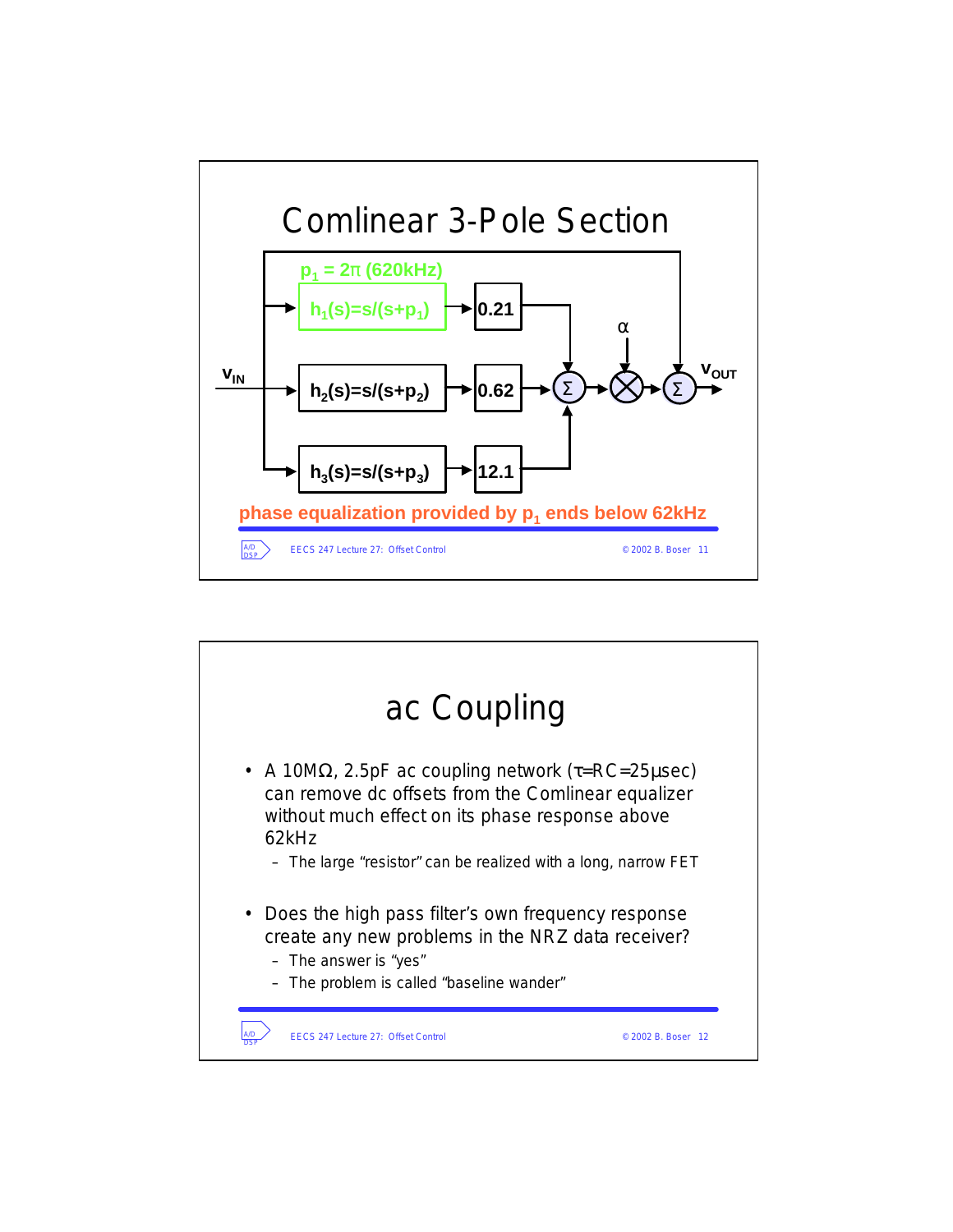![](_page_6_Figure_0.jpeg)

![](_page_6_Figure_1.jpeg)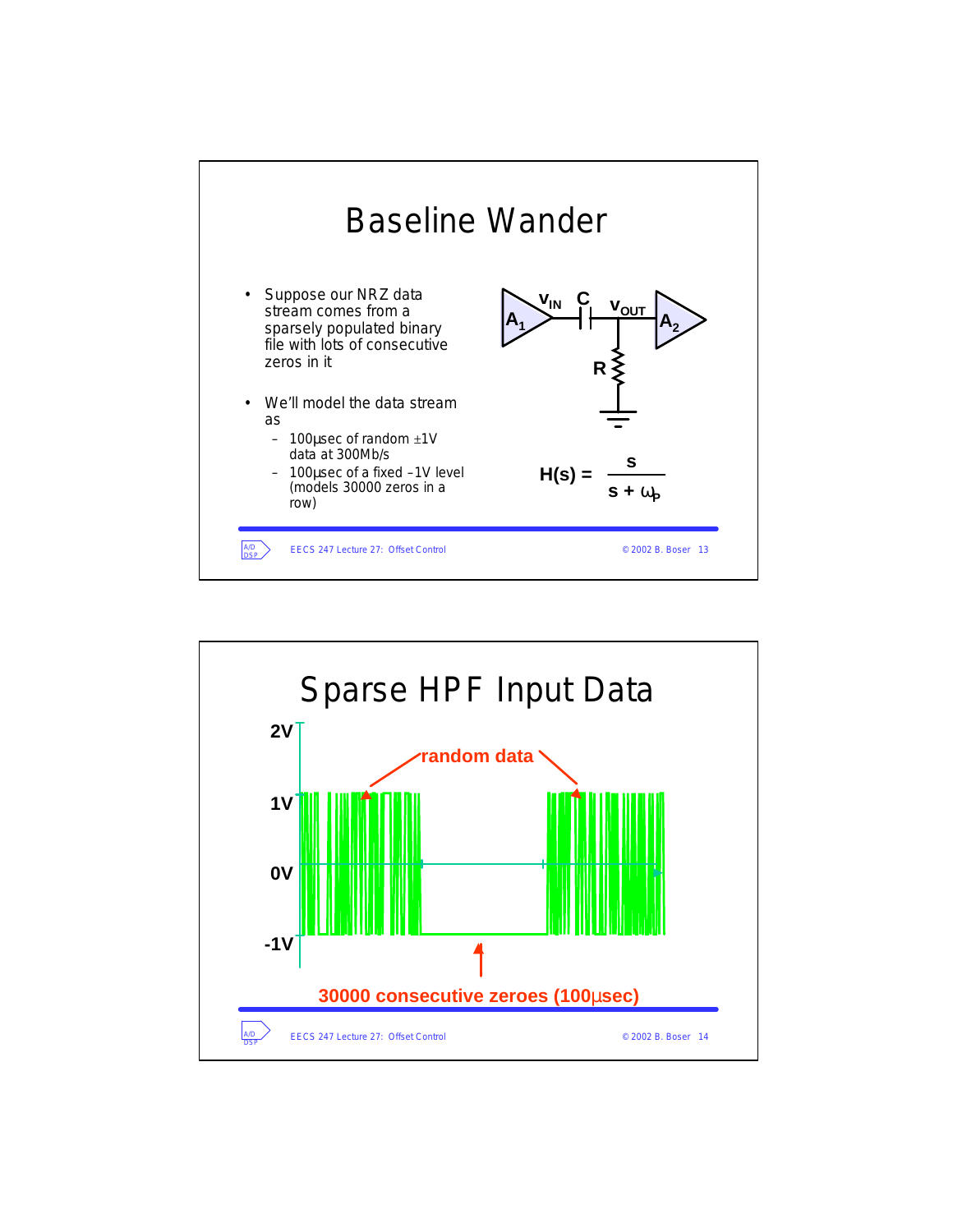![](_page_7_Figure_0.jpeg)

![](_page_7_Figure_1.jpeg)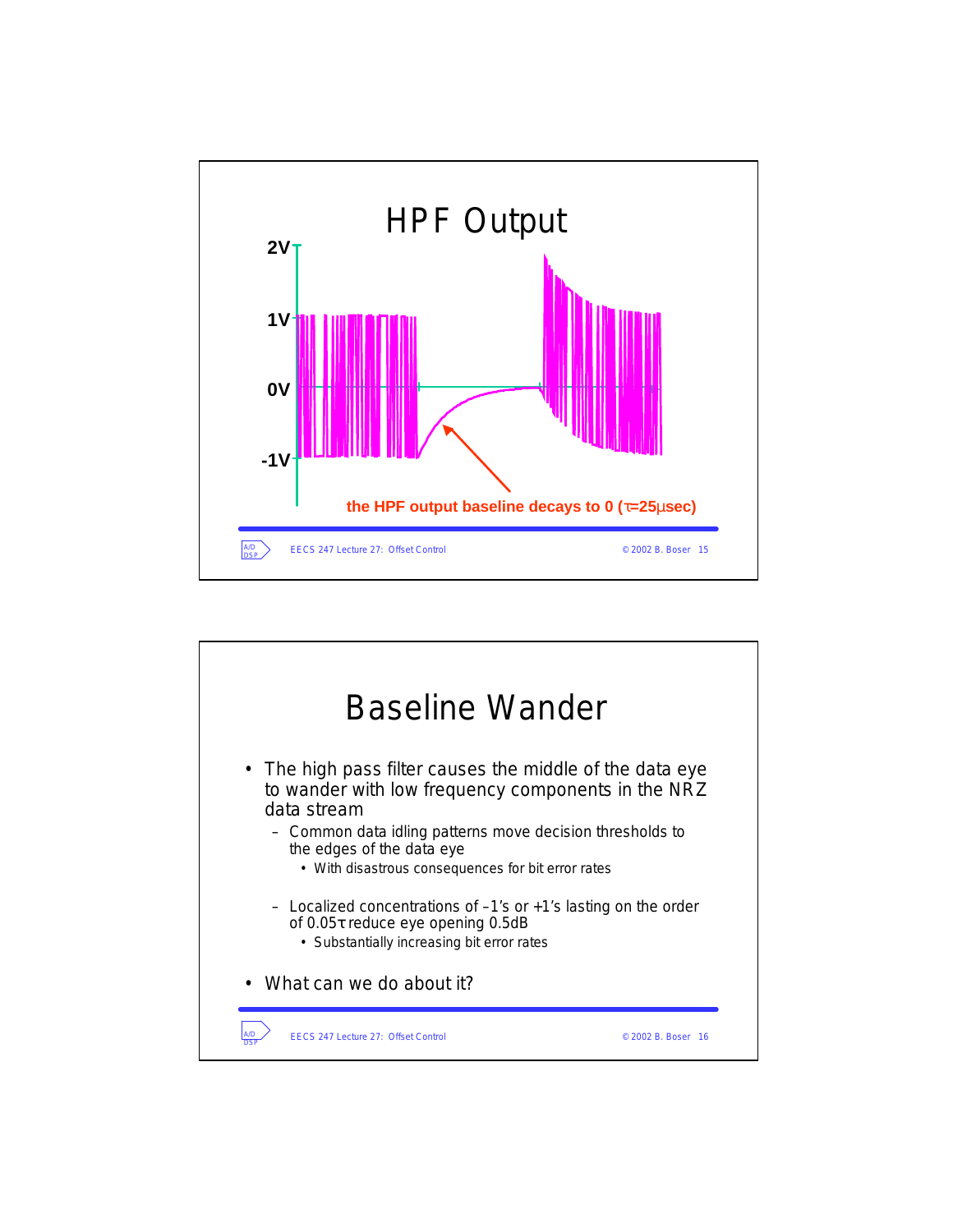![](_page_8_Figure_0.jpeg)

![](_page_8_Figure_1.jpeg)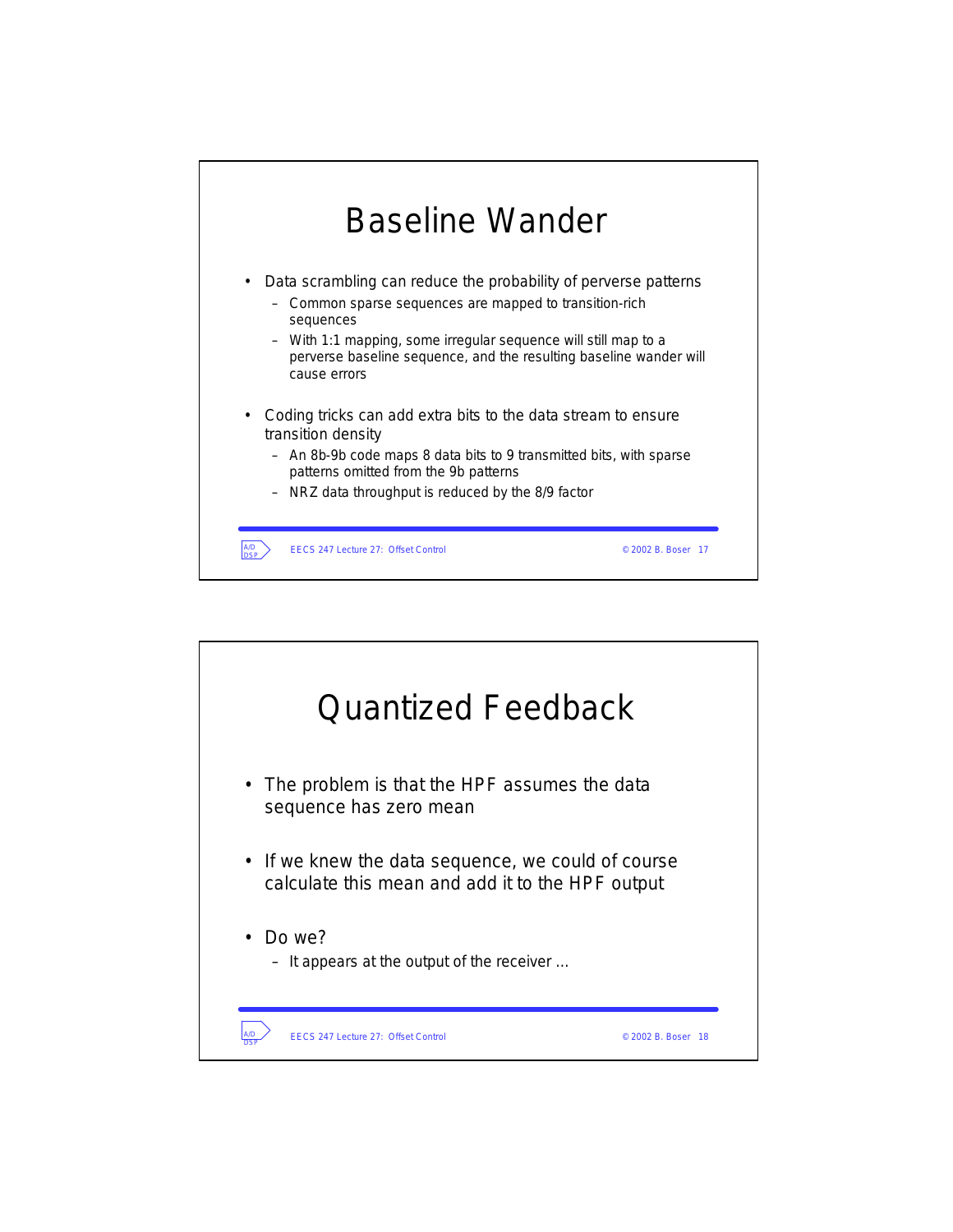![](_page_9_Figure_0.jpeg)

![](_page_9_Figure_1.jpeg)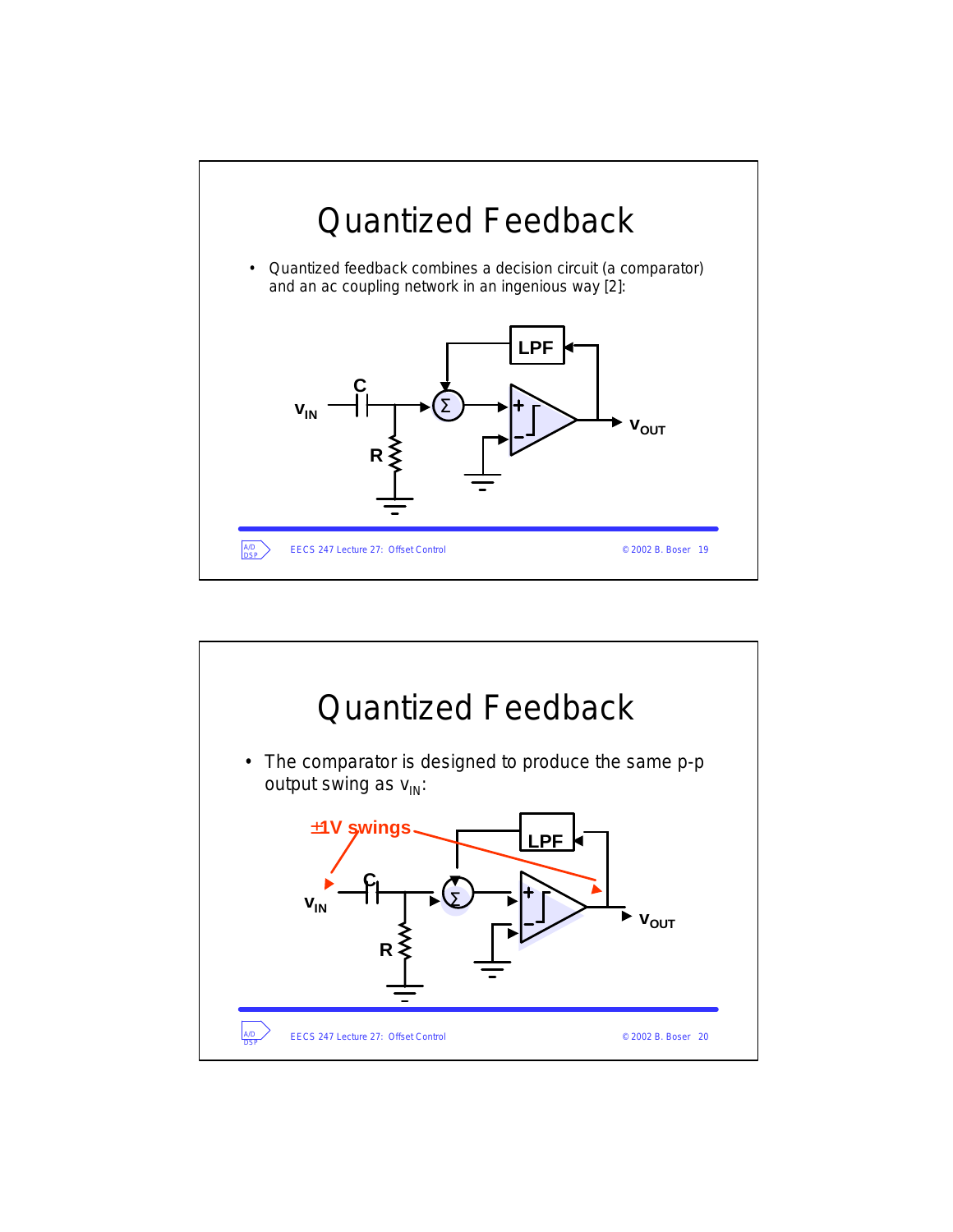![](_page_10_Figure_0.jpeg)

![](_page_10_Figure_1.jpeg)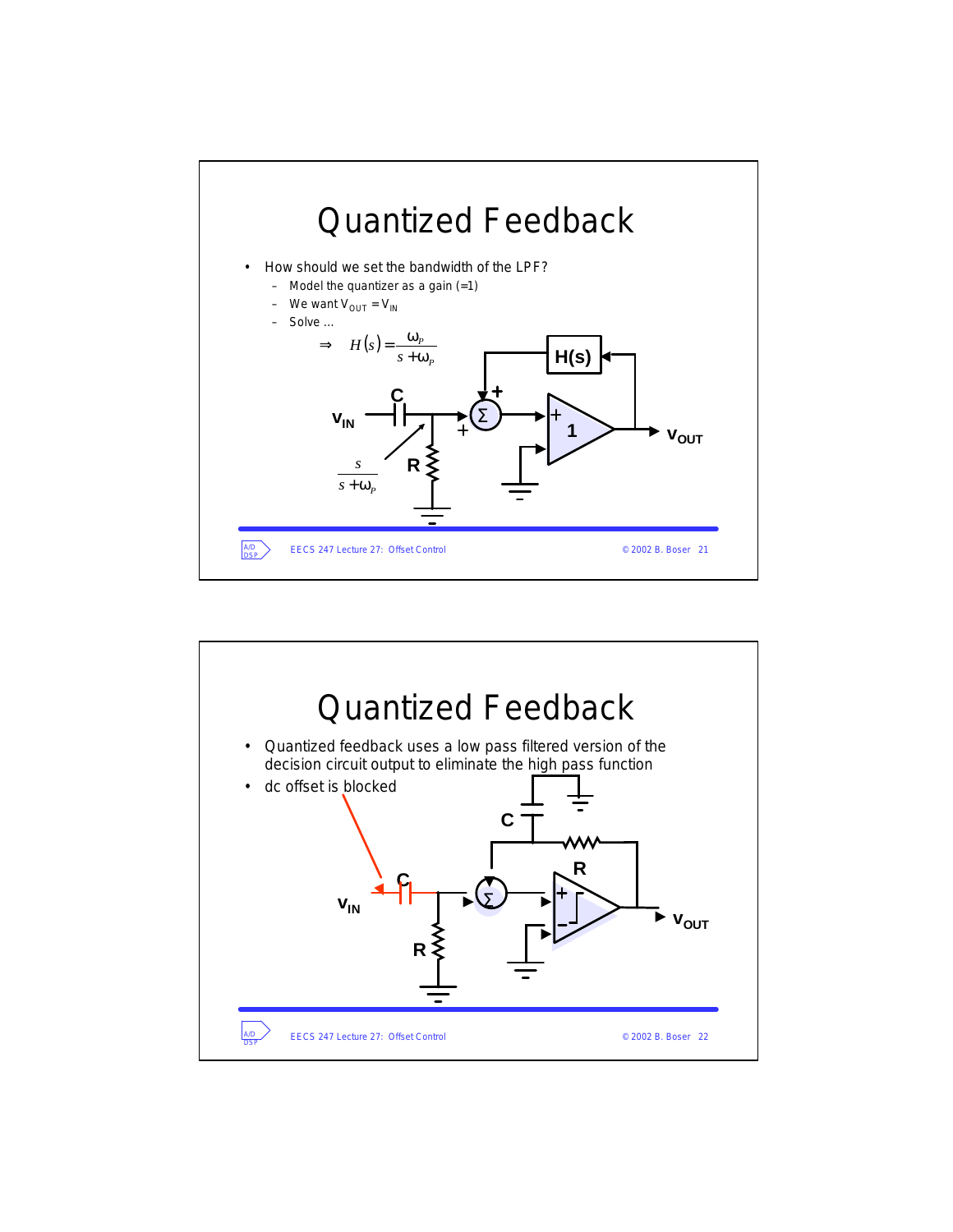![](_page_11_Figure_0.jpeg)

![](_page_11_Figure_1.jpeg)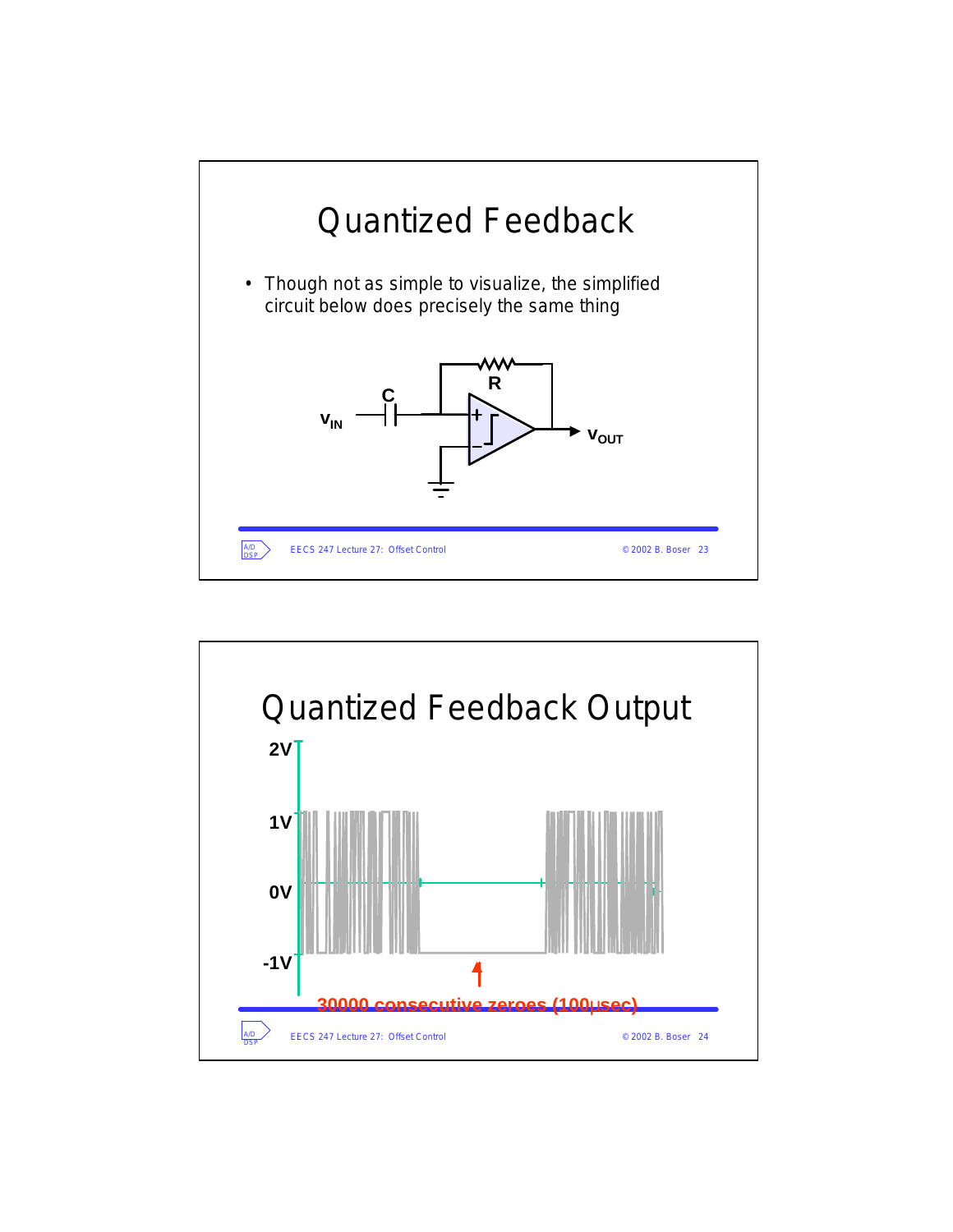![](_page_12_Figure_0.jpeg)

![](_page_12_Picture_1.jpeg)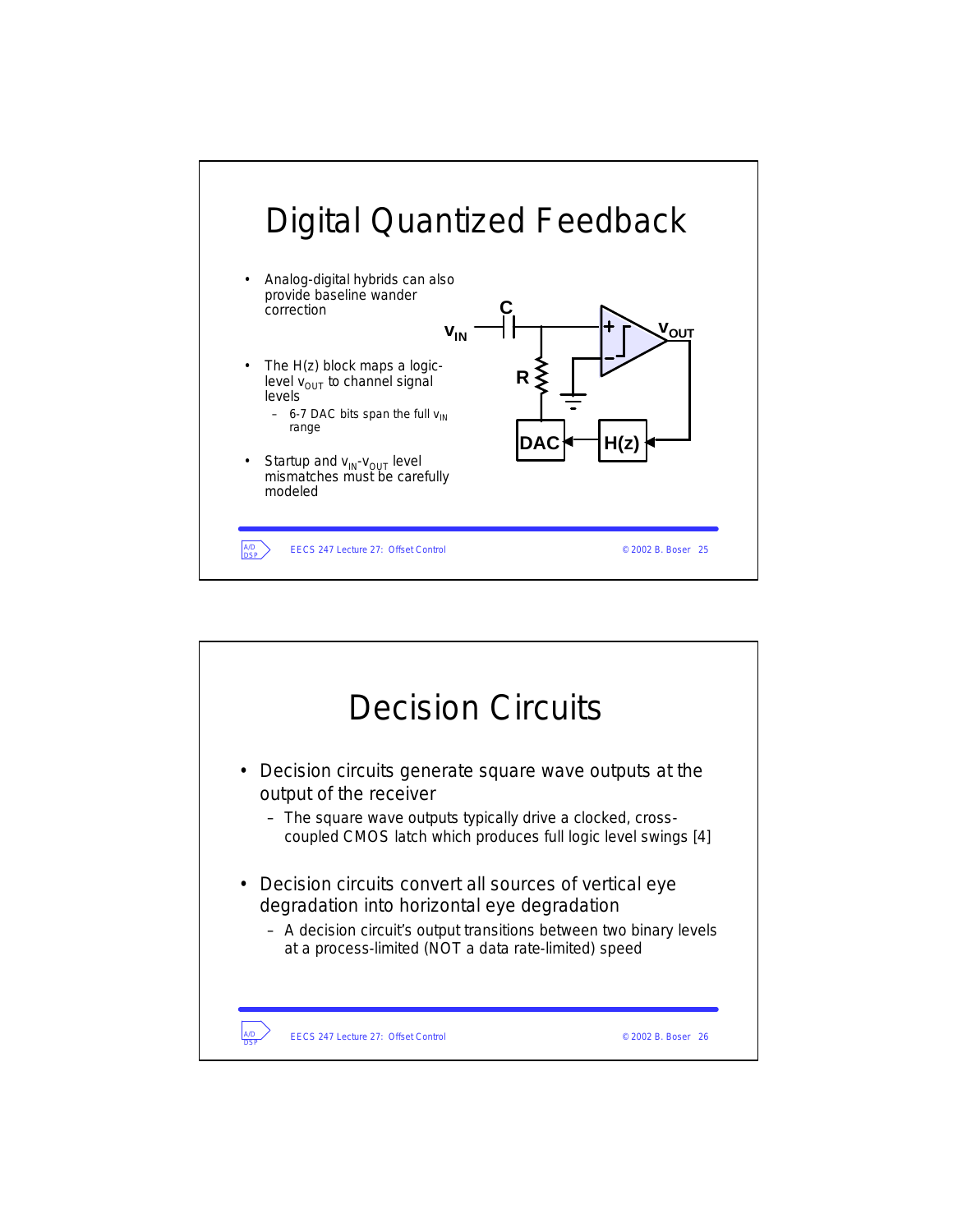![](_page_13_Figure_0.jpeg)

![](_page_13_Figure_1.jpeg)